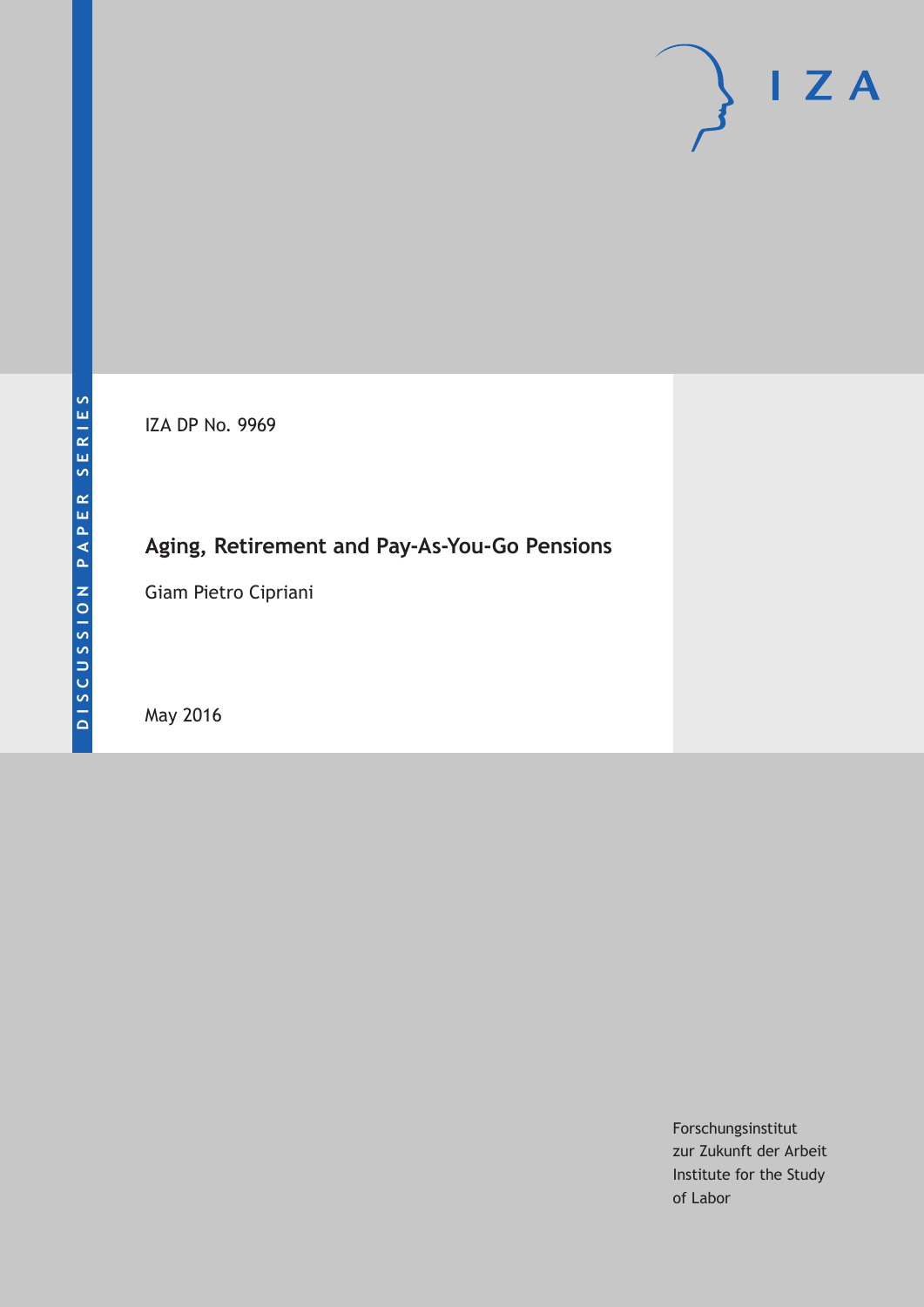# **Aging, Retirement and Pay-As-You-Go Pensions**

**Giam Pietro Cipriani** 

*University of Verona and IZA* 

#### Discussion Paper No. 9969 May 2016

IZA

P.O. Box 7240 53072 Bonn Germany

Phone: +49-228-3894-0 Fax: +49-228-3894-180 E-mail: iza@iza.org

Any opinions expressed here are those of the author(s) and not those of IZA. Research published in this series may include views on policy, but the institute itself takes no institutional policy positions. The IZA research network is committed to the IZA Guiding Principles of Research Integrity.

The Institute for the Study of Labor (IZA) in Bonn is a local and virtual international research center and a place of communication between science, politics and business. IZA is an independent nonprofit organization supported by Deutsche Post Foundation. The center is associated with the University of Bonn and offers a stimulating research environment through its international network, workshops and conferences, data service, project support, research visits and doctoral program. IZA engages in (i) original and internationally competitive research in all fields of labor economics, (ii) development of policy concepts, and (iii) dissemination of research results and concepts to the interested public.

IZA Discussion Papers often represent preliminary work and are circulated to encourage discussion. Citation of such a paper should account for its provisional character. A revised version may be available directly from the author.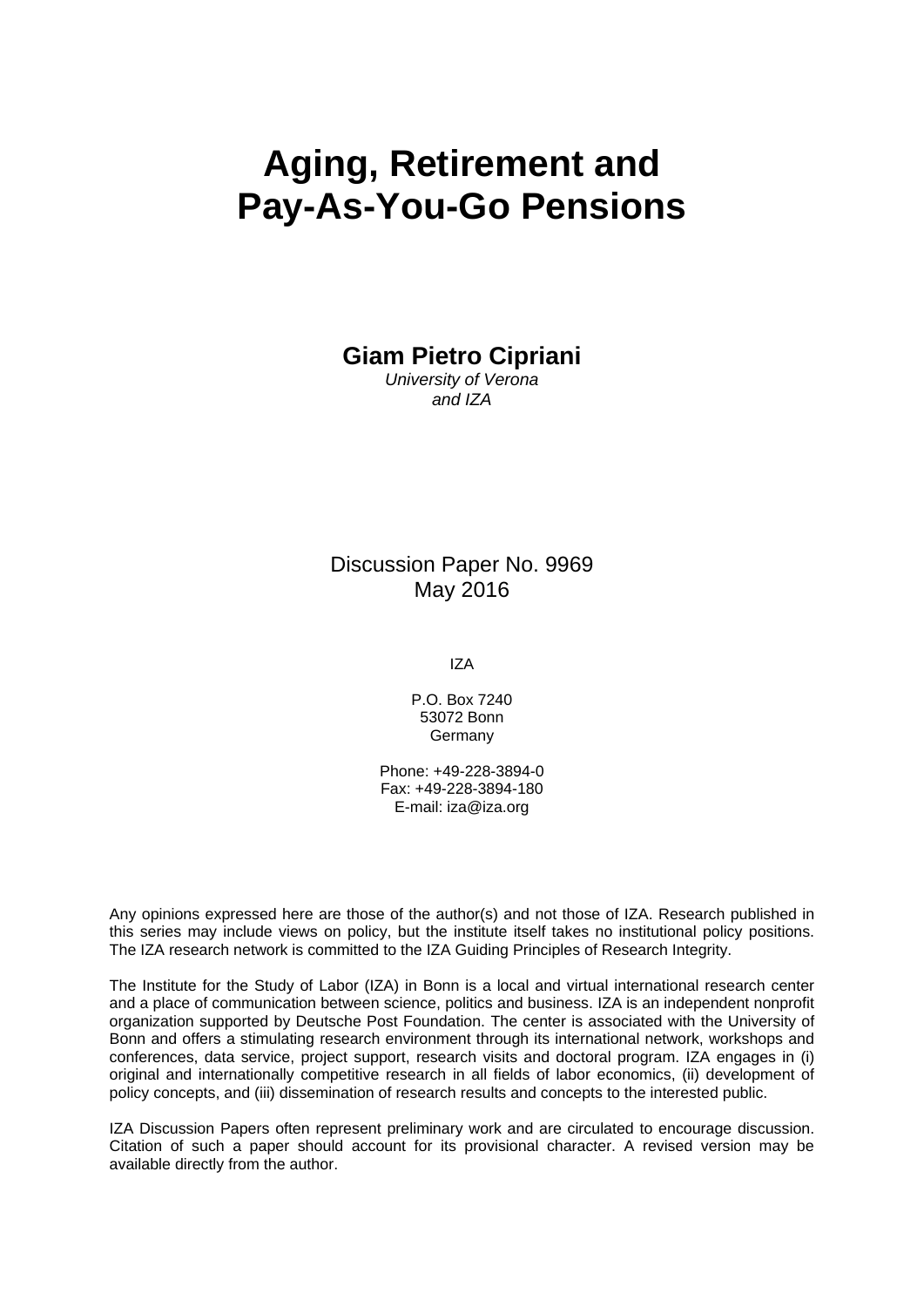IZA Discussion Paper No. 9969 May 2016

## **ABSTRACT**

### **Aging, Retirement and Pay-As-You-Go Pensions**

In this paper we consider the effects of population aging on a pay-as-you-go financed defined contributions pension scheme. We show that when retirement decisions are endogenous, aging increases the retirement age and the steady state level of capital. The effect on pension payouts is in general ambiguous, except for the solution of full retirement, when this effect is unambiguously negative.

JEL Classification: J13, H55

Keywords: PAYG pensions, aging, retirement, overlapping generations model

Corresponding author:

Giam Pietro Cipriani University of Verona Department of Economics Via dell'Artigliere 19 37129 Verona Italy E-mail: giampietro.cipriani@univr.it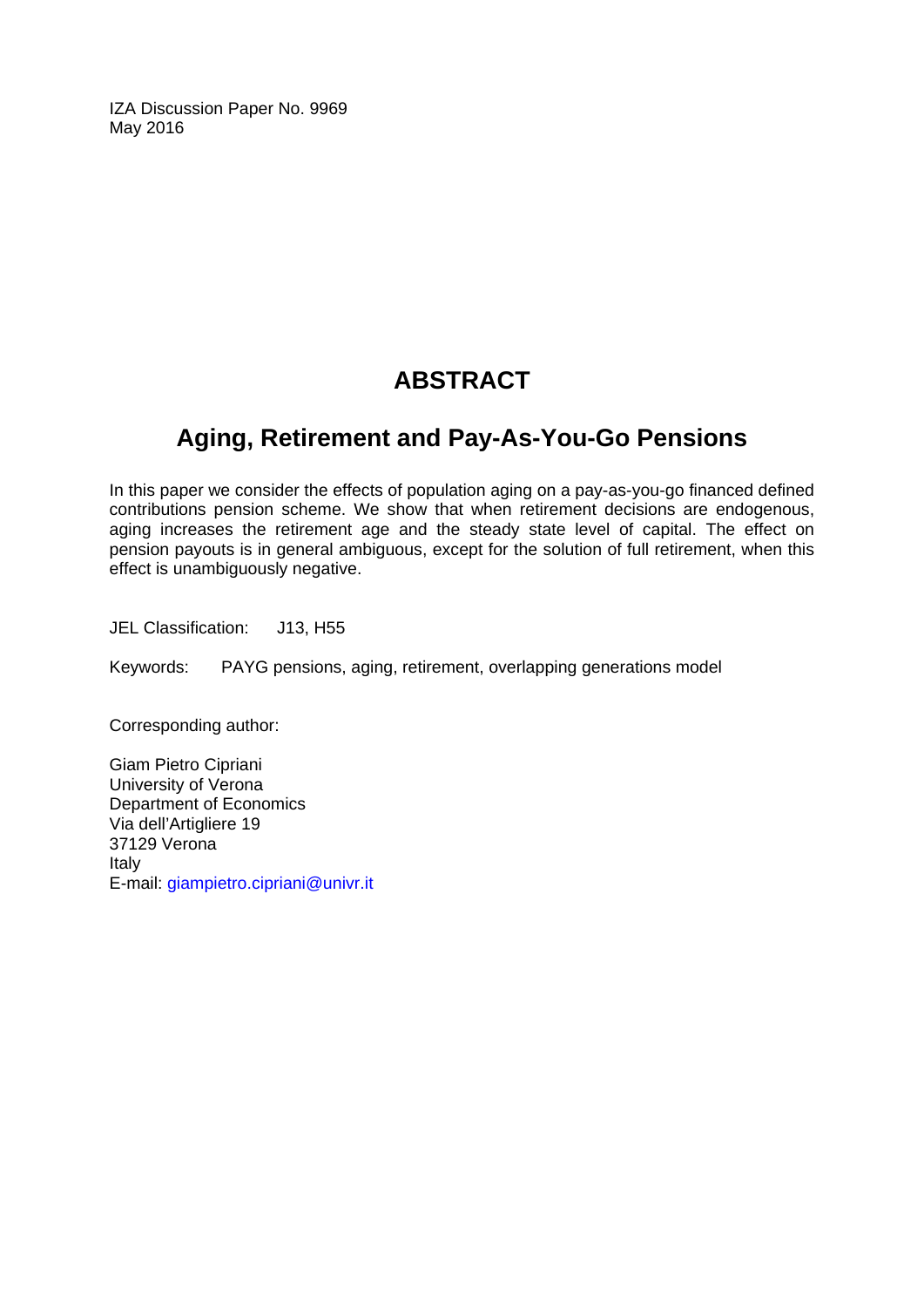#### 1 Introduction

We study the effects of population aging, both via decreasing fertility and increasing length of life, in an overlapping generations model where agents can choose their retirement age and a government provides a pay-as-you-go pension, financed with a defined contribution scheme. In particular, we would like to concentrate on the effects of aging on the steady-state level of capital, on the retirement age and on the pension payouts.

To do so, we employ a simple three-period model where all decisions are taken in the second period by perfect foresighted adult agents who maximize an expected utility function whose arguments are consumption in both periods and length of retirement. Using standard functional forms for the utility function (logarithmic) and production function (Cobb-Douglas) we derive the following analytical results: a) aging, either from falling fertility or from increasing longevity, increases the steady state level of capital; b) aging increases the retirement age; c) when the tax rate exceeds a certain threshold, there is full retirement; d) when there is full retirement, aging negatively affects pension payouts; e) otherwise, the effects of aging on pensions is ambiguous. In the last Section we provide a simulation of our model to show how this ambiguity resolves for a certain set of parameter values.

Various papers have analyzed the effects of population aging in OLG models with pension, especially in order to study the sustainability of the PAYG pension system. A possible classification of the literature distinguishes between three main effects of a falling fertility: the capital dilution effect, the intergenerational transfer effect, and the child quality effect. The first one is the classic effect that arises in all neoclassical growth models where, as a result of a fall in fertility, there is an increase in the capital labour ratio and the subsequent positive effect on output per capita (and pensions). Among the relevant papers are Michel and Pestieau (1993) and Cigno (1993). The second effect refers to the fact that in the decentralized equilibrium there might be too few workers to support the pensioners. For examples of these models see Alders and Broer (2005) or Wigger (1999). The last effect is the shift from child quantity to child quality, which increases future wages and hence tax revenues and pensions, like in Cremer et al. (2011).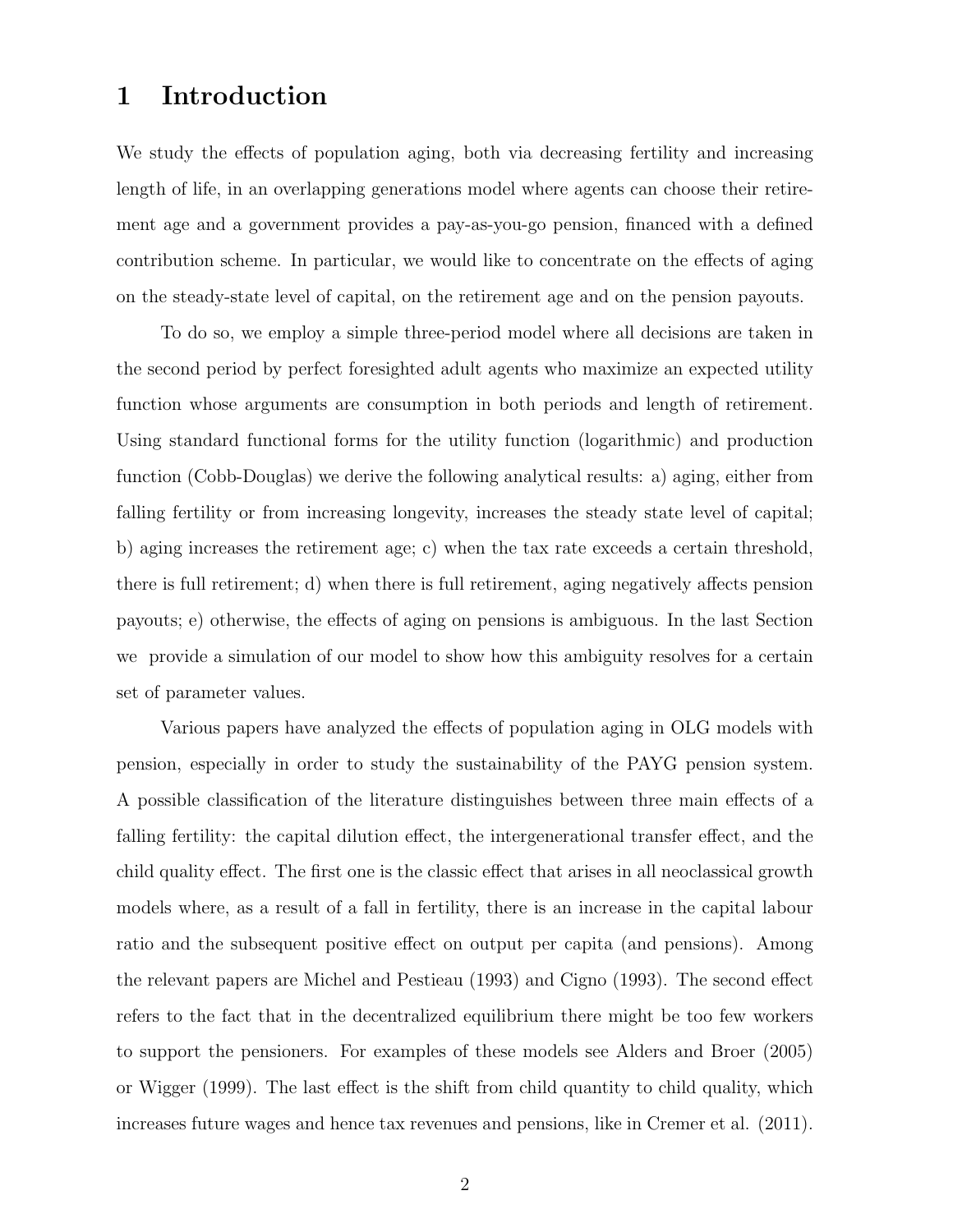More recently, the literature has also devoted attention to the issue of increasing longevity, i.e. to aging from above. For instance, Cipriani (2014), complementing the results of Fanti and Gori (2012) to include longevity, presents an OLG model with aging resulting from changes in fertility and in longevity and shows that pensions are adversely affected. However, these papers do not take retirement into account. In fact, few theoretical papers take into account the retirement decision in an overlapping generations model. Two recent works in this area are Cabo and García-Gozales  $(2014)$ , that studies a parametric reform of the pension system in a dynamic game between the government and the representative consumer, and the calibrated study in continuos time by Chen and Lau (2014). Using, instead, the standard two-period OLG model, Michel and Pestieau (2013) employ a similar setting to the one we use here. However, their model does not include longevity, since the focus is not on population aging but on the relationship between retirement decisions and the size of the social security system. Other recent works include Mizuno and Yakita  $(2013)$  and A $\text{fsa et al.}$   $(2012)$  which focus, respectively, on fertility and longevity. However, the first paper assumes wages and interest rates as fixed, which can only be justified in a small open economy, and the second paper assumes that old agent's labour force participation is a zero-one decision. Fisher and Heijdra (2012), on the other hand, assumes a mandatory retirement age. Instead, we take a dynamic general equilibrium perspective and allow for partial participation to the labour market in the last period of life. In conclusion, with respect to all this literature, we show that when retirement is fully endogenous the effects of an aging population may not be detrimental to the PAYG pension system because agents could adjust their old-age labour supply accordingly. Incidentally, a similar result, in a computable OLG model, has recently been shown by Bagchi (2016). As a policy conclusion, we claim that governments should not restrict the elderly labour supply by imposing upper limits to the retirement age.

The paper is organized as follows: Section 2 presents the model, Section 3 looks at the results of a simulation and Section 4 concludes.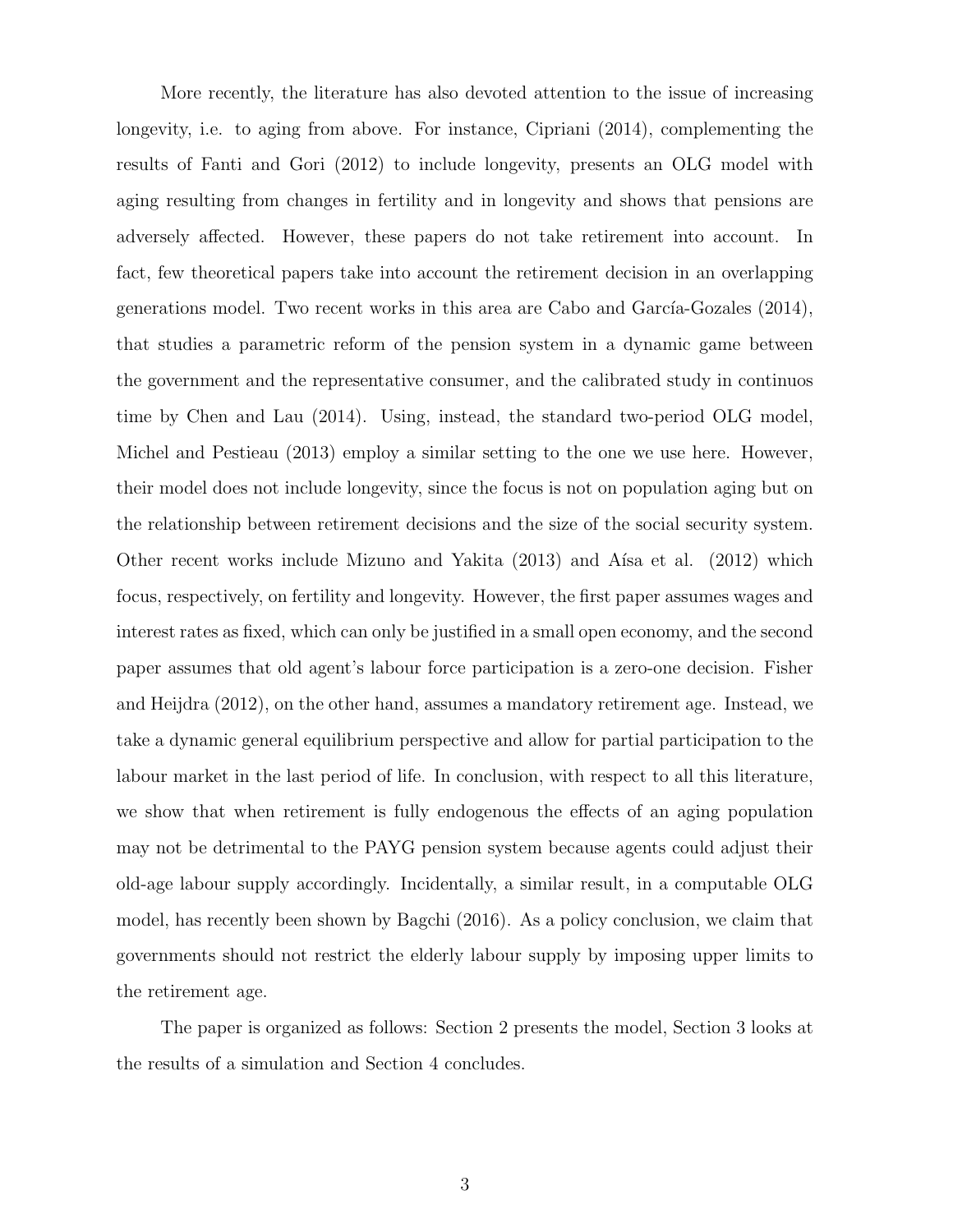#### 2 The model

We consider an overlapping generations model, where agents live for at most three periods. In the first period they are children and no economic decision is taken. In the second period they are adult and have to decide how much to consume and save for retirement. If they survive to the last period, they have to decide how much time to spend on the labour market, the alternative being retirement. When retired, agents receive a pension financed by the government that runs a PAYG retirement scheme. The government imposes a tax rate on wages and uses the proceedings to pay a pension to the retired households.

The expected utility function of an adult agent born in period  $t$  is the following:

$$
U^t = \ln c_a^t + \beta p [\ln c \frac{t}{\rho} + \delta \ln(1 - l^t)] \tag{1}
$$

where  $c_a^t$  is consumption in young age of an agent of generation (superscript) t,  $c_o^t$  is consumption when old,  $\beta \in (0,1)$  is a utility discount factor, p is the probability of survival to the third period of life (longevity) and  $l<sup>t</sup>$  is labour supply in the third period of life. Therefore agents supply inelastically one unit of labour when young and enjoy  $(1 - l^t)$  units of retirement when old.

The first period budget constraint is the following:

$$
c_a^t = (1 - \tau)w_t - s^t \tag{2}
$$

where  $w_t$  is wage at period  $t, s^t$  is savings of an individual belonging to generation  $t$ , and  $\tau$  is the PAYG income tax rate. The second period budget constraint is the following:

$$
c_o^t = \frac{R_{t+1}}{p} s^t + (1 - \tau) w_{t+1} l^t + b_{t+1} (1 - l^t)
$$
\n(3)

where  $b_{t+1}$  is pension received in period  $t+1$  by an old individual and  $\frac{R_{t+1}}{p}$  is the rate of return on savings. This rate of return assumes the presence of financial intermediaries operating under perfect competition who must take into account the risk from uncertain lifetimes. Hence  $R_{t+1}$  is the risk-free interest rate. The number of new adults at time t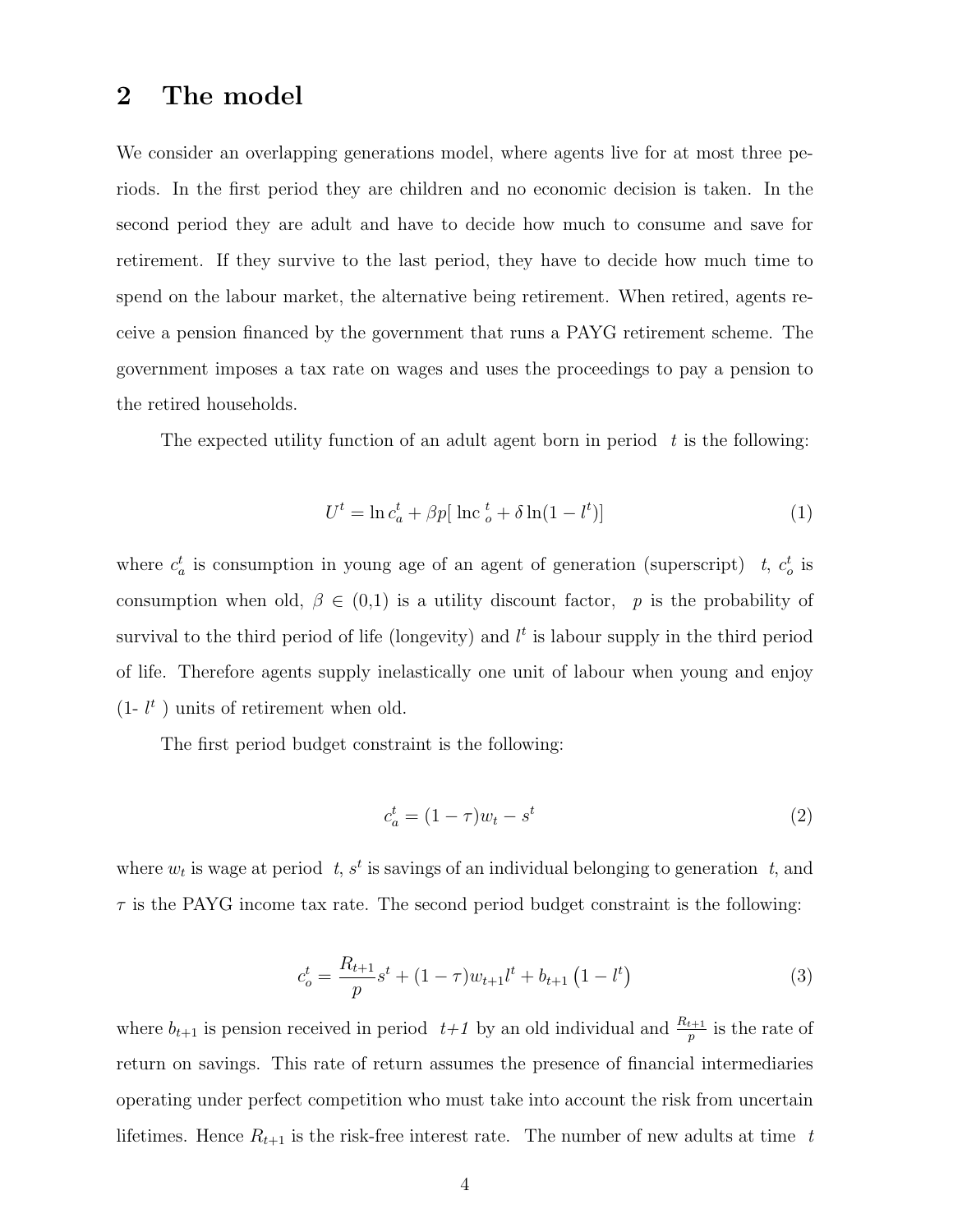is  $N_t = N_{t-1}(1+n)$  where n is the exogenous fertility rate. Since both young and old individuals can work, labour force is given by  $L_t = N_{t-1} (1 + n + p l^{t-1})$ .

On the production side, we assume a perfectly competitive output market where the production function is of the usual Cobb-Douglas form  $Y_t = AK_t^{\alpha}L_t^{1-\alpha}$ , with  $A > 0$ and  $0 < \alpha < 1$ . Assuming full capital depreciation after on period, the profit maximizing conditions imply that  $w_t = (1 - \alpha)Ak_t^{\alpha}$  and  $R_t = \alpha Ak_t^{\alpha-1}$ .

The government runs a defined contribution pay-as-you-go social security scheme with a balanced budget. Hence, labour income is taxed, both for the young and the old individuals, and the proceedings are used to pay a pension for the retired. Therefore, pensions benefits are

$$
b_{t+1} = \frac{\tau w_{t+1} (1 + n + p l^t)}{p (1 - l^t)}
$$
\n<sup>(4)</sup>

The household maximizes (1) subject to (2), (3) taking as given the wage, the interest rate and the pension benefit. After substituting for  $b_{t+1}$  from (4), the first order conditions with respect to savings and retirement are the following:

$$
s^{t} = \frac{(1-\tau)\left[\beta(1+\delta)w_{t}R_{t+1}^{e} - w_{t+1}^{e}\right]}{\frac{R_{t+1}^{e}}{p}(1+\beta p(1+\delta))}
$$
(5)

$$
l^{t} = \frac{w_{t+1}^{e}[p(1 + p) - \tau((1 + n + p)(1 + p) + (1 + n) p)] - pR_{t+1}^{e}w_{t}(1 - \tau)}{pw_{t+1}^{e}[1 + \beta p(1 + \delta)]}
$$
(6)

From here, the dynamic equation for capital per worker,  $k_{t+1} = s^{t}/(1 + n + pt^{t})$ , can easily be derived. Assuming perfect foresight, the interior solution for the steady state is defined as:

$$
k^* = \left[\frac{\alpha\beta Ap(1-\alpha+\delta)}{\alpha(1+n) + \alpha\beta p^2 + p[1+\alpha\beta(1+n)(1+\delta)]}\right]^{\frac{1}{1-\alpha}}
$$
(7)

$$
l^* = \frac{p(1-\alpha) - \alpha\delta(1+n) - \tau(1-\alpha)[(1+n)(1+\delta) + p]}{p(1-\alpha+\delta)}
$$
(8)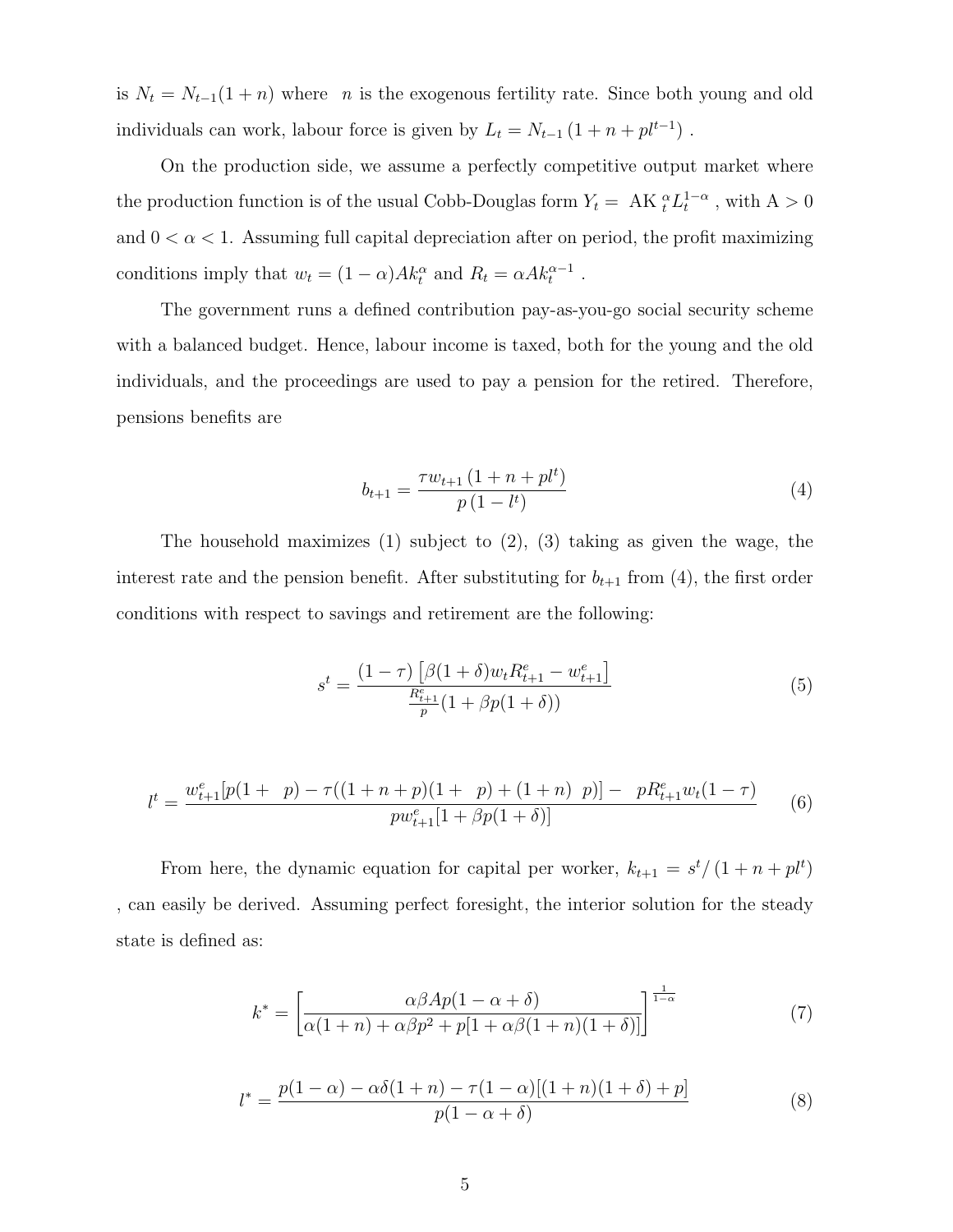It is easy to show that in this steady state  $\frac{\partial k^*}{\partial n} < 0$  and  $\frac{\partial k^*}{\partial p} > 0$ , i.e. that population ageing increases the level of capital per worker via the traditional capital dilution effect, here reinforced by the effect on retirement. This last effect is the result of the fact that population aging increases the retirement age since, as can be seen from equation (8),  $\frac{\partial l^*}{\partial n}$  < 0 and  $\frac{\partial l^*}{\partial p}$  > 0. The mechanisms driving these results are the following: a decrease in  $n$  or an increase in  $p$  reduces, ceteris paribus, PAYG pensions, thus inducing individuals to work more (and retire later) via the usual income effect. At the same time, in increase in  $p$  increases the expected utility from consumption in old age, thus inducing individuals to save more for retirement. In our setting this last effect prevails on the dilution effect coming from the larger number of older workers experienced by an aging economy. Note that  $\frac{\partial l^*}{\partial \tau} < 0$ : labour supply in the last period of life decreases with the tax rate and if  $\tau > \frac{p(1-\alpha)-\alpha\delta(1+n)}{(1-\alpha)[p+(1+n)(1+\delta)]}$  we have a corner solution with full retirement,  $l_c^\ast=0$  , where the steady state level of capital is equal to:

$$
k_c^* = \left[\frac{\alpha \beta A p (1 - \alpha)(1 - \tau)}{(1 + n)(\alpha + \alpha \beta p + \tau - \alpha \tau)}\right]^{\frac{1}{1 - \alpha}}
$$
(9)

Hence, with full retirement, it is still the case, obviously, that population ageing increases the level of capital per worker in the steady state. Also, unsurprisingly,  $\frac{\partial k_c^*}{\partial \tau}$  is negative. Therefore, as the social security tax increases, labour participation in the last period of life declines and becomes zero when  $\tau$  is sufficiently high. At this point, capital per worker in the steady state starts declining with  $\tau$ .

In this framework, it is also interesting to see what happens to pension transfers when there is population aging. A number of papers in the literature have in fact concentrated on the sustainability of the pay-as-you-go pension policy. For example, Fanti and Gori (2012) show that a falling birth rate does not necessarily cause a fall of pensions in the steady state in the canonical OLG model with Cobb-Douglas production function and log utility. Cipriani (2014) shows that if longevity is introduced in their model, population aging may adversely affect the pension system in the long run. Therefore, we now move on to see what are the effects of aging on the pension payouts in the current model. To do so, let's first derive the pension payout in the steady state when agents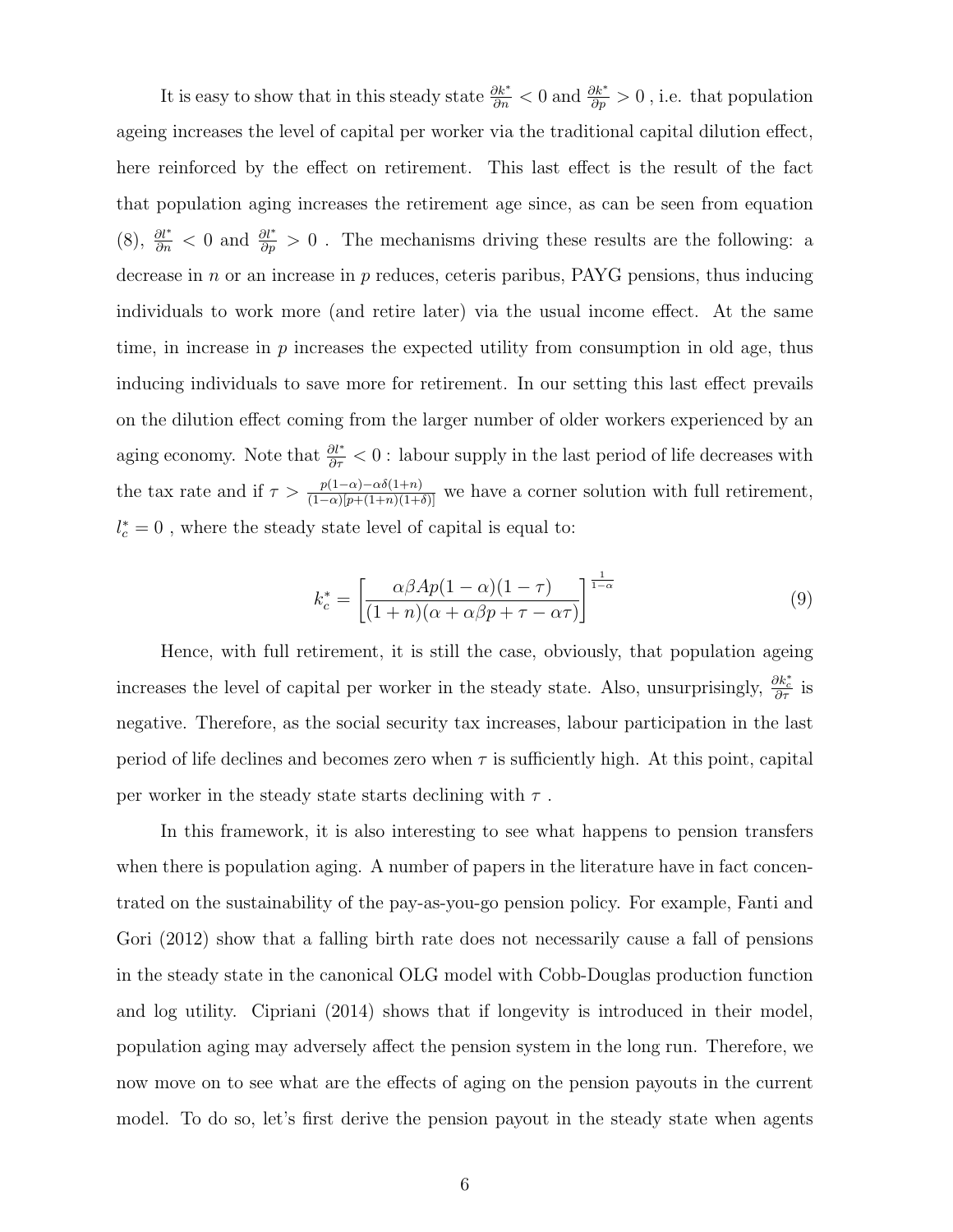fully retire, because  $\tau$  is higher than the threshold defined above:

$$
b_c^* = \frac{\tau A (1 - \alpha)}{p} \left[ \frac{\alpha \beta A p (1 - \alpha) (1 - \tau)}{\alpha + \alpha \beta p + \tau - \alpha \tau} \right]^\frac{\alpha}{1 - \alpha} (1 + n)^{\frac{1 - 2\alpha}{1 - \alpha}} \tag{10}
$$

In this case, it is easy to show that like in Cipriani (2014) aging reduces pensions in the steady state since  $\frac{\partial b_c^*}{\partial n} > 0$  and  $\frac{\partial b_c^*}{\partial p} < 0$  if  $\alpha < 1/2$ . Since a stylized fact is that the elasticity of output with respect to capital is about 1/3, these effects could be considered unambiguous.

If, however, there is no full retirement, pensions are given by the following:

$$
b^* = \frac{A\tau(1-\alpha)^2(1+n+p+\delta+n\delta)(1-\tau)}{\delta(\pi+\alpha+\alpha n) + (1-\alpha)(1+n+p+\delta+n\delta)\tau}k^{*\alpha}
$$
(11)

In this case, the effects of aging on pensions are in general ambiguous. On the one hand, like before, aging reduces pension payouts because it increases the number of pensioners for each worker. On the other hand, population aging now increases the retirement age as shown before. The overall effect is thus ambiguous. For this reason, in the next section using a set of parameter values we will work out a numerical example of the model.

#### 3 Simulations

In the previous section we have analytically derived the following results:

- 1. Population aging, either from falling fertility or from increasing longevity, increases the steady state level of capital.
- 2. Population aging increases the retirement age.
- 3. If the tax rate is above a certain level, there is full retirement, i.e. zero labour supply when old.
- 4. With full retirement, aging has an adverse effect on pension payouts.
- 5. In general, when retirement is not full, the effects of aging on pensions is ambiguous.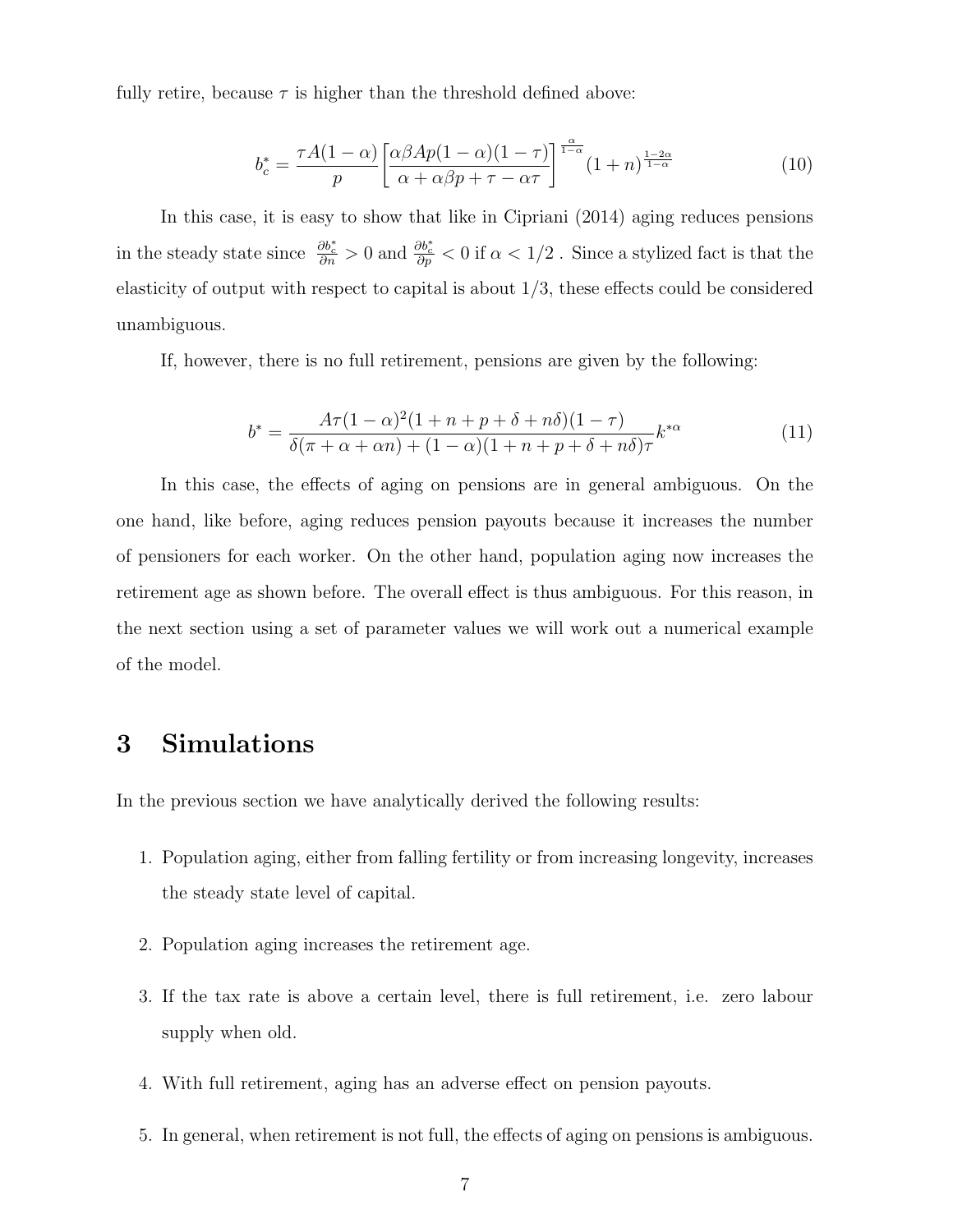In this section we employ a numerical example to illustrate the effects of aging on pensions when retirement is not a corner solution. To this end, we assume the following values for the various parameters:

 $A = 10 \quad \alpha = 1/3 \quad \beta = 0.95$  $\tau = 0.15$   $\delta = 0.1$   $n = 0.01$  or  $p = 1$ 

The parameter  $\alpha$  is fixed given the well-known empirical regularity that the capital share in added value is about one third. Similarly, the fertility rate and the social security tax rate resembles those of the OECD average and the other two parameters,  $A$  and  $\delta$ , are calibrated in such a way to get a realistic length of the working life (about 40 years), of the real interest rate (about  $4\%$ ) and of the net replacement rate  $(61\%)$  in the steady state with low fertility and high life expectancy. Given these values, the following figures show the effects of longevity on the retirement age and pensions in the steady state, assuming that  $n = 1\%$ .





Figure 2: Pensions and longevity

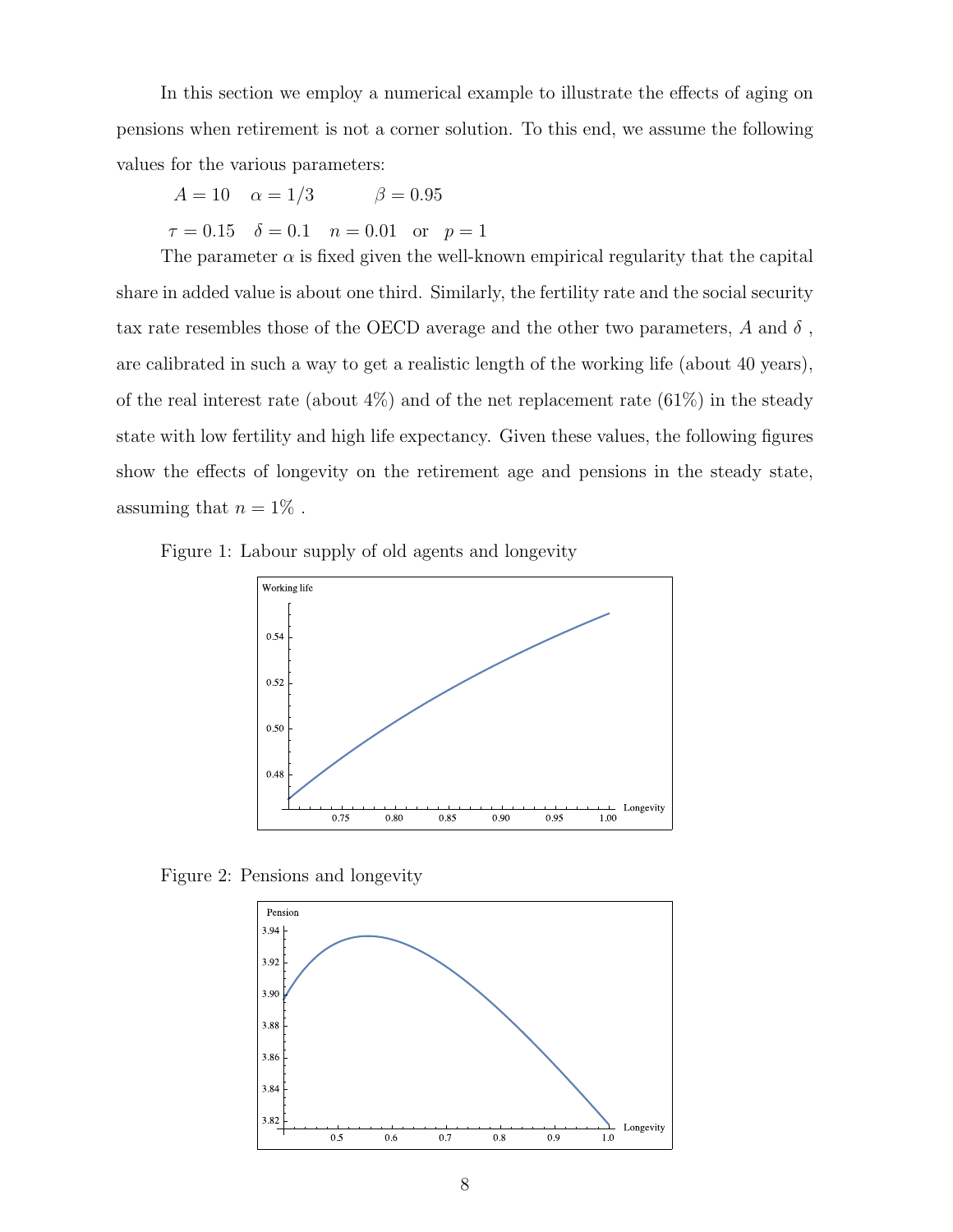Fig. 1 confirms the positive relationship between longevity and the retirement age. However, as can be seen from Fig. 2, the relationship between pensions and longevity may be non monotonic: initially increasing with longevity and then declining after a certain level. Similarly, the following figures show the effect of fertility on retirement age and pension in the steady state, assuming that  $p = 1$ .





Figure 4: Pensions and fertility



Fig. 3 confirms the negative relationship between fertility and the retirement age: the latter increases as fertility falls, like in the benchmark corner solution. Fig. 4 shows that, with our set of parameters, the relationship between fertility and pension is negative because the capital deepening effect prevails on the direct effect arising from a change in the number of workers who support the pensioners.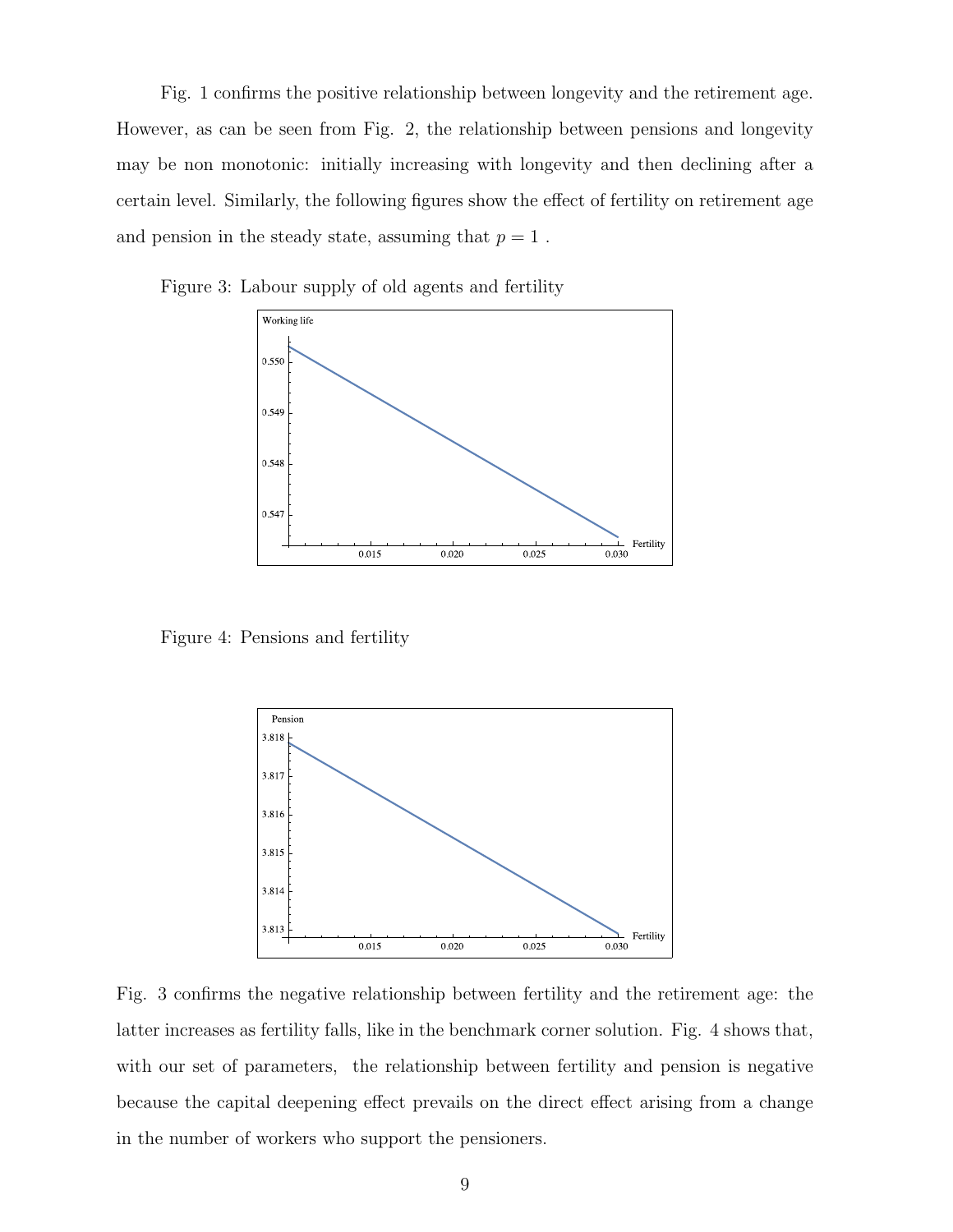#### 4 Conclusions

In a dynamic general equilibrium OLG model we studied endogenous retirement decisions when there is a social security system of a PAYG type in an aging economy. Increasing longevity and decreasing fertility has been a widespread experience in many countries in the last decades. Hence, it appears important to study the effects of aging on individual choices of retirement and savings. One of our main results is that optimal retirement increase with longevity. From here, a policy conclusion could be immediately drawn: governments should not restrict the elderly labour supply by imposing upper limits to the retirement age. We also find that the effects of aging on pensions may not be negative if the elderly are free to choose their retirement age, while they are always negative in the case of full retirement. These results are novel and different from those obtained in models where retirement is not endogenous. In fact, for the standard overlapping generation model with pay-as-you-go pensions and full retirement, Cipriani (2014) shows that ageing has always a negative effect on pension benefits.

The model could be extended in various ways. The most obvious extension would be a setting with endogenous fertility. This would allow to see how fertility changes, jointly with savings and retirement, as longevity increases. Then, the model could be generalized without assuming specific functional forms for the utility or the production function. However, relaxing these assumptions would forbid the derivation of analytical solutions. Finally, one may wish to study different types of pension schemes and compare the effects of population aging under the various schemes.

#### References

- [1] Aísa, R., F. Pueyo and M. Sanso (2012) Life expectancy and labor supply of the elderly. Journal of Population Economics 25, 545-568.
- [2] Alders, P. and D.P. Broer (2005) Ageing, fertility and growth. Journal of Public Economics 89, 1075-1095.